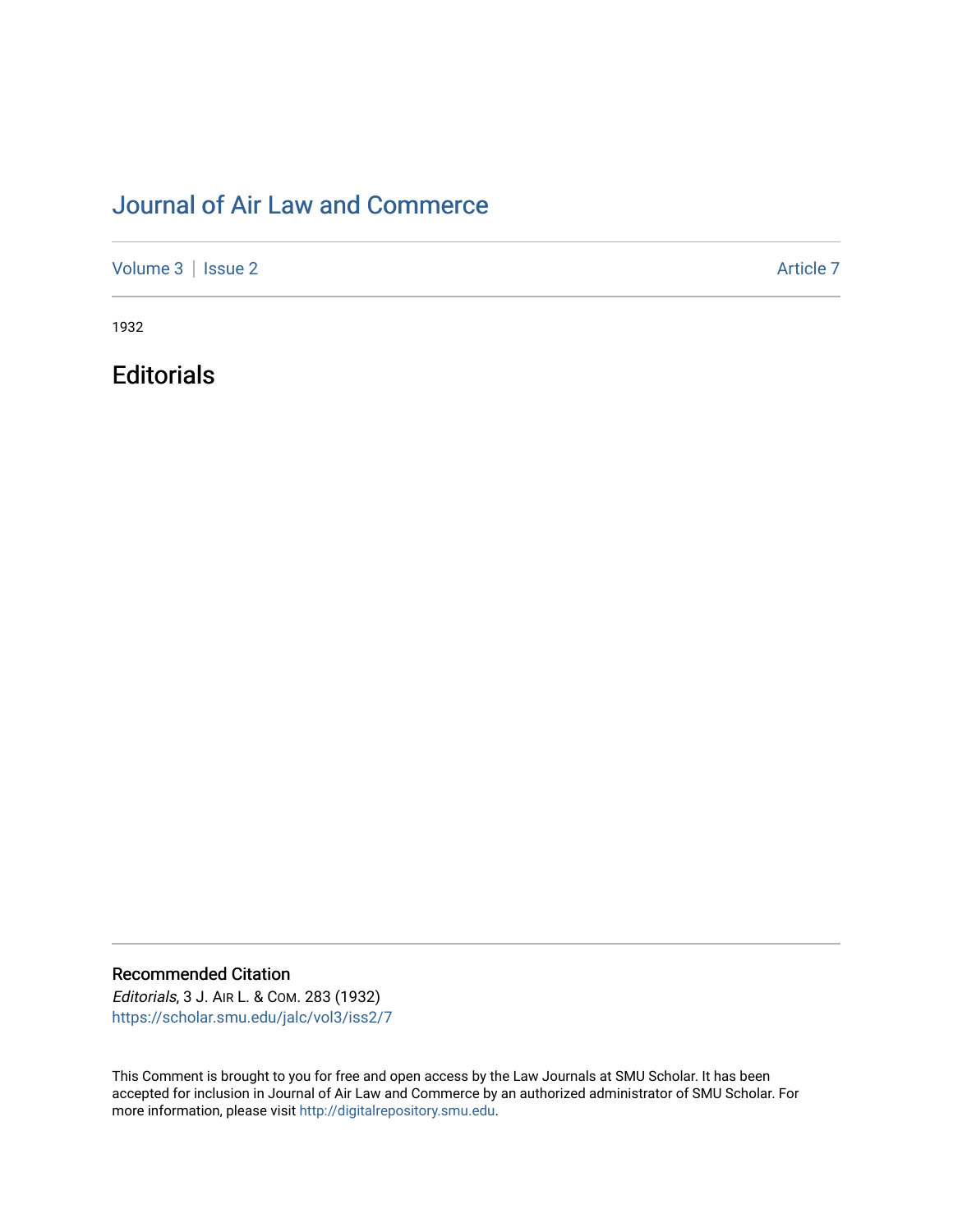## EDITORIALS

## THE FEDERAL SENATE'S NEGLECT OF THE NATION'S INTERNATIONAL INTERESTS\*

1. When the curtain rose last December on the third session of the 71st Congress, it revealed in the stage-setting one feature as changeless as usual, viz., the Senate table covered with papers representing the nation's international interests, unattended to. The Constitution unfortunately requires the Senate's "advice and consent" before the Executive can make contracts deemed necessary for the protection of our international rights and the improvement of our international relations. But to those rights and relations the Senate is callously indifferent.

We do not refer simply to the pending World Court treaty; we refer to the whole field of foreign relations. The President early in the session sent to the Senate a special message asking for prompt action on ten other treaties. Two of these treaties have been pending before the Senate for *five and six* years respectively, three for *three* years; three for *two* years; and one for *one* year. "Inasmuch as these treaties affect numerous phases of private and public endeavor," the President wrote, "I earnestly commend their *early* conclusion to the attention of Congress." And they have already been waiting there for years!

There are also nine other international pacts, not technically treaties, to which the President called the Senate's attention as awaiting its action. This makes twenty in all.

2. We shall not here catalogue the subjects thus so long neglected by the Senate. But we shall, from another quarter, give a striking instance of the Senate's brazen neglect of its duty to the Nation's international interests. This instance we choose because the subject is one of obviously notable importance, because the proposal was not open to the slightest doubt or controversy, and because it called merely for an expense of an item of \$250. We refer to a proposal to pay our share of the expense of the International Technical Committee of Aerial Legal Experts, meeting annually in Europe.' This committee, representing thirty-nine nations, corres-

<sup>\*</sup>Reprinted, with permission, from **26** Illinois Law Review 794 (March, 1932).

<sup>1.</sup> The documents showing the above facts are set forth in (Jan. 1932) **3 JOUR. OF** AIR **IAW** 42.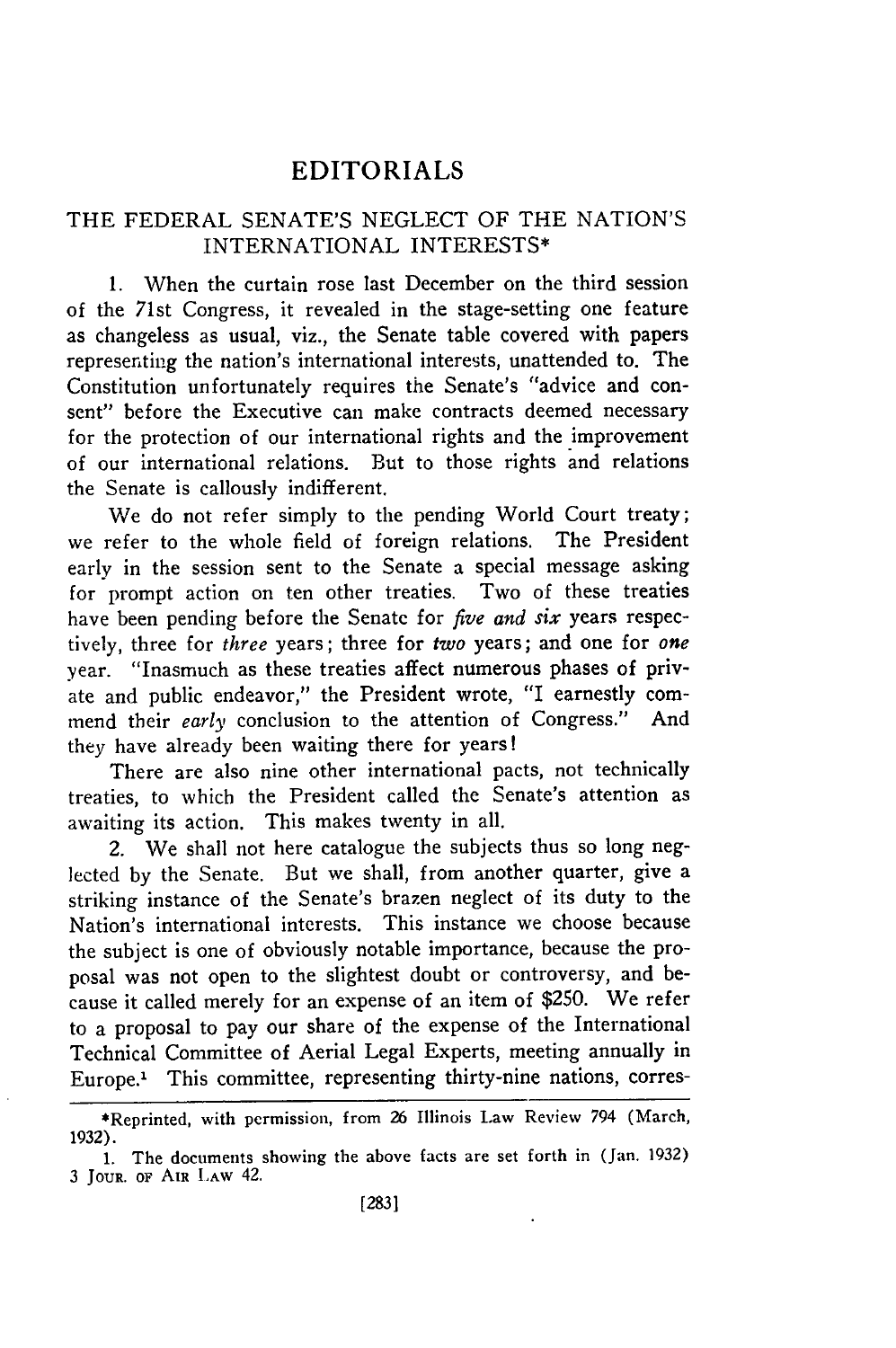ponds in international air law to our National Conference of Commissioners on Uniform State Laws, well known to all lawyers. On May 24, 1928, President Coolidge transmitted to the 70th Congress a note from the Secretary of State asking for a joint resolution appropriating not more than \$250 annually to meet the expenses of participation in the work of this committee. What was the result of this simple request?

(1) On May 28, 1928, four days later, the House passed the resolution. But the Senate adjourned next day, without acting on it.

(2) In the second session of that Congress in 1929, no action was taken by the Senate.

(3) At the first session of the 71st Congress, the request was once more made by the President, on April 1, 1930, transmitting a similar note. On May 29, 1930, it was passed by the House; but no action was taken by the Senate during all that year.

(4) On Feb. 10, 1931, the resolution was finally concurred in by the Senate.

Note this record then: The House passed this resolution in *four days,* when first requested. But the august Senate waited *nearly three years!*

This is a sample. And there are now twenty other international interests of the United States being obstructed by the Senate's inexplicable inertia.

3. We say "inexplicable." But there will be at least one explanation for the Senate's inaction during the present session; for it will be too profoundly absorbed in its most favored occupation, viz., bargaining for offices. The vacancy created by resignation in the federal Supreme Court in January brings into the arena the greatest prize, rarely offered for contention, viz., the nomination of an Associate Justice of the Supreme Court. Possessed as they are of the unconstitutional conviction that theirs is the nominating prerogative, the august Senators must now naturally suspend all attention to public business, national or international, until they can agree as to who shall be the winner of this prize. It is a tremendous thrill for the Senators, with all the intrigues, the bargainings, the tradings, that have been going on since January 12! Some of the Senators will no doubt figure hopelessly in the jostling, like the littler lions in Daniel's den. For already from two circuits there are two members each in the court, and from another circuit there have also been two members for many years; which leaves. four circuits with one each, and four circuits with none.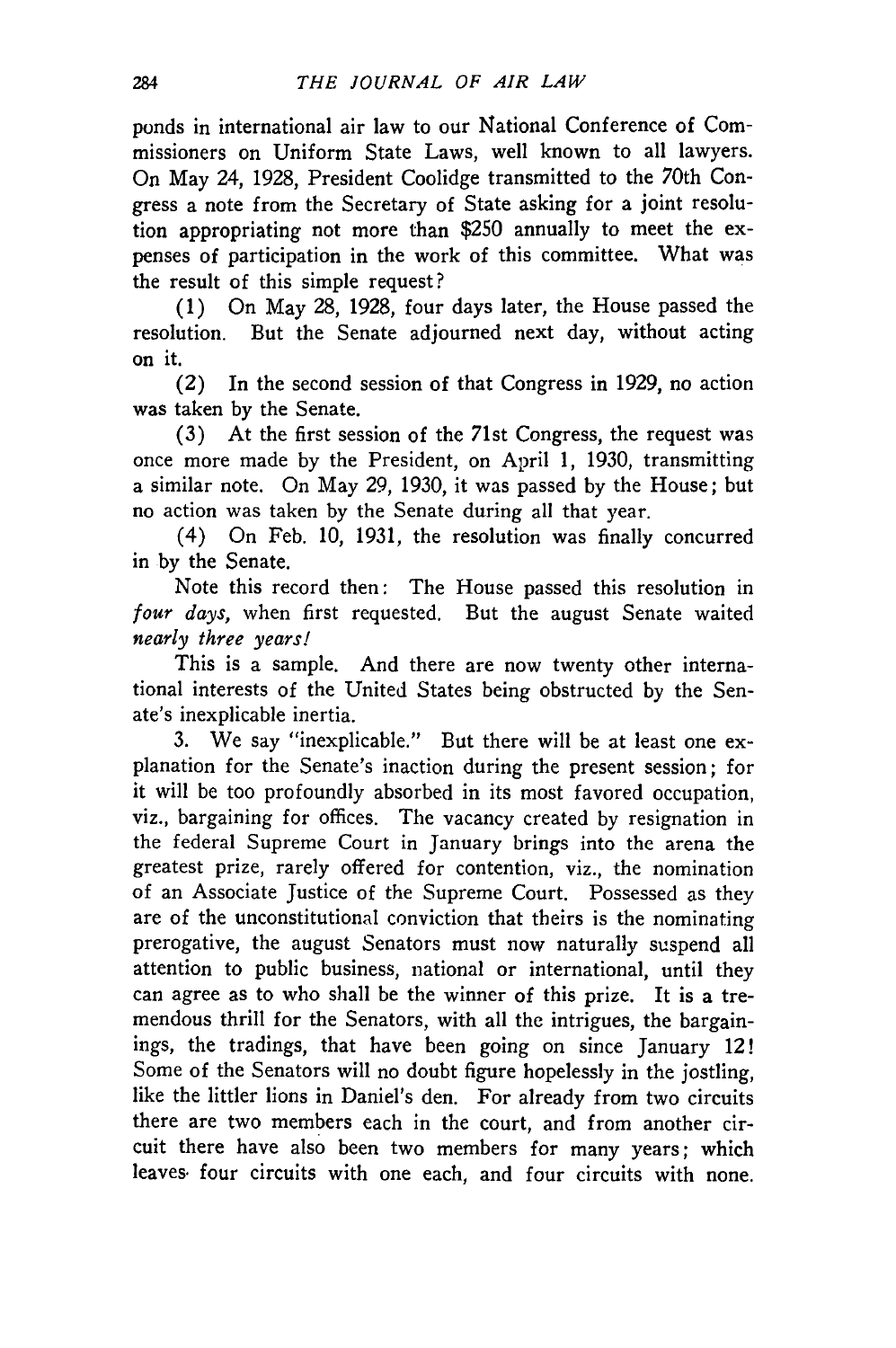Shall not the empty ones be filled? Yet there is only one prize. The Senators from the emptiest circuits are hungriest, of course; but it remains to be seen whether they have anything substantial to bargain with, "thing" here meaning the exercise of their veto rights on favorite measures of their colleagues from other circuits.

It is not a spectacle pleasant to dwell upon. We refer to it here because until this period of feverish bargaining has elapsed, there is no prospect of any action being taken on the twenty pending treaties urged by the President for prompt attention.

4. Buzzards look like eagles, and may well be mistaken for them, when soaring far aloft in the vast void of the empyrean. But on close inspection, as they sit wrangling around their prey, one is disillusioned.

Senators look like statesmen, in the lofty and lucid ambient of the text of our Constitution describing their duties. But in their performance of those duties under that Constitution, what do they look like?

#### **JOHN** H. **WIGMORE.**

### PROPOSED UNIFORM AERONAUTICAL CODE: IDEAS OF TWO COMMITTEES HARMONIZED

When the Aeronautical Law Committee of the American Bar Association presented its report for 1931 at Atlantic City, there seemed to be some opposition, as expressed on the floor at the conclusion of the Chairman's report. This opposition centered on two suggested statements in the report, with reference to the Committee's opinions on air law. One of these was the Committee's definitely expressed disbelief in the theory that ownership of airspace was vested in the owners of the land beneath. The other was the Committee's definite belief that the owner of an aircraft was not or should not be absolutely liable for all damage done to persons and property on the ground.

This belief was diametrically opposed to the belief of prior committees, which had shaped and prepared the Uniform State Law of Aeronautics, adopted **by** the Aviation Committee of the Commissioners on Uniform State Laws and the American Bar Association in **1925.**

The proposed Uniform Aeronautical Code tentatively suggested **by** the Aeronautical Law Committee had withdrawn the declaration of ownership of airspace, omitting it entirely from the Code, and had restated the liability rule with reference to persons and prop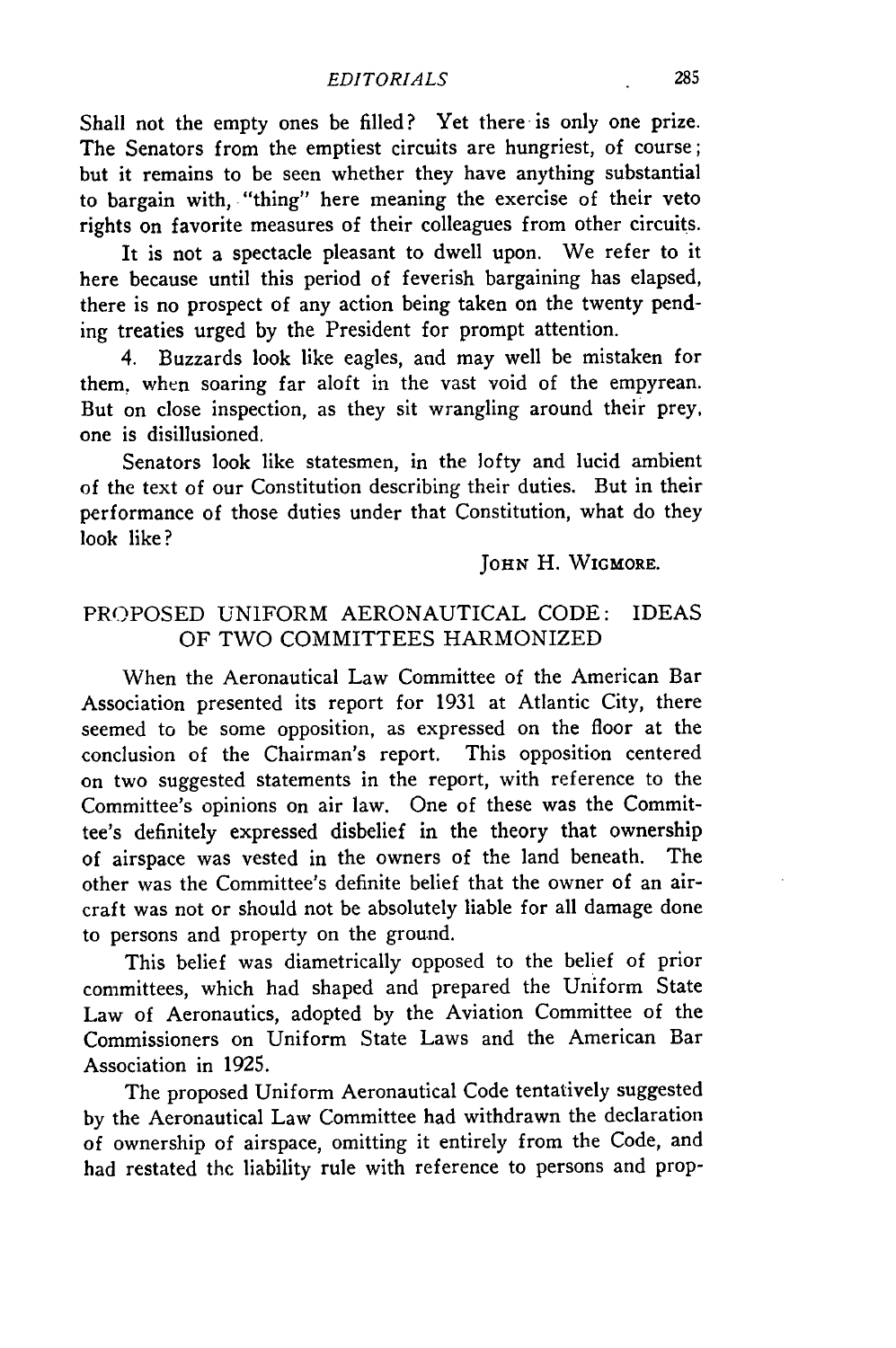erty on the ground, changing it from absolute liability to a statement of a presumption of liability, in other words, the prima facie rule.

While the personnel of both committees has changed considerably since 1925, there were still on the Aviation Committee of the Commissioners on Uniform State Laws several members who had participated in the work of that Committee in 1925 and prior thereto, and consequently a conference for the purpose of harmonizing the views of the two committees was indicated as a necessity.

A joint meeting, therefore, of the aviation Committee of the Commissioners on Uniform State Laws, and of the Aeronautical Law Committee of the American Bar Association, was held at St. Louis, January 29th. Those present were Randolph Barton, Jr., Chairman, George G. Bogert and W. A. Lybrand, of the Commissioners' Committee, and Mabel Walker Willebrandt, John C. Cooper, Jr., Howard Wikoff, Edgar Allan Poe, Jr. and Geo. B. Logan, Chairman, of the Aeronautical Law Committee of the Association.

After a lengthy discussion of the principles of law involved and particularly after a discussion of the decision of the United States Circuit Court of Appeals, 6th Circuit, in the case of *Swetland v. Curtiss,* the conferees reached the conclusion that the statement of ownership of airspace, heretofore contained in the Uniform State Law of Aeronautics, was no longer justified, and that its omission from the proposed Uniform Aeronautical Code was proper.

On the other hand, the conferees agreed that the rule of absolute liability should be invoked in case of damage to persons or property on the ground, resulting either from the operation of aircraft or from articles dropped or thrown therefrom. In reaching this conclusion as to absolute liability, the conferees decided that the word "owner" 3hould not be construed to mean, in all cases, the record owner. The conferees recognized that the owner might not be in fact responsible for the operation of the aircraft, but that the aircraft, when stolen or when validly leased, was not being operated for the account of the owner, and that it was the operator for whose account the plane was being operated and not the owner in such cases, who should be held to the rule of liability above described.

It was further agreed that the owner should not include persons holding title to an aircraft under conditional sales contracts solely as security for unpaid purchase prices, or holding title as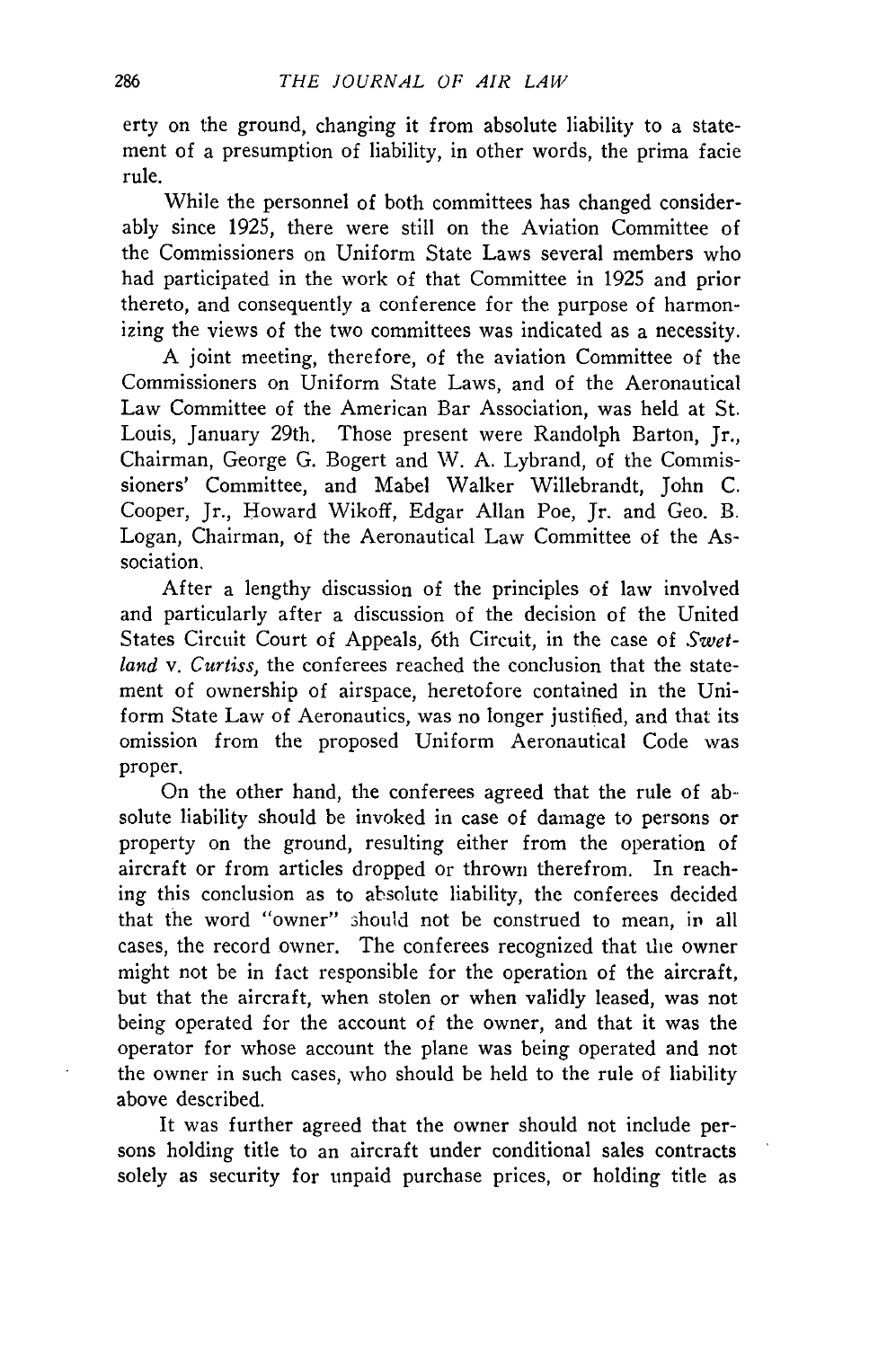mortgagees in chattel mortgages for the same purpose, and that in these cases, the conditional sale vendee or the chattel mortgage mortgagor should in fact be the one accountable for the results of the operation of the aircraft.

The exact phraseology of these agreed provisions of the Uniform Aeronautical Code was left to be framed by Mr. Bogert of the Aviation Committee of the Commissioners and by Mr. Logan, Chairman of the Aeronautical Law Committee of the Association.

Other provisions of the Uniform Aeronautical Code were discussed, and the views of the conferees brought into thorough accord.

A study was likewise made of the proposed Uniform Airports Act, and it is anticipated that these two proposed statutes, in a form acceptable to the joint committees, will be presented to the American Bar Association for its approval at the meeting to be held in Washington, D. C., in 1932.

**GEORGE** B. **LOGAN.**

#### CAPTAIN FRANK M. McKEE\*

In the untimely and shocking death of Frank M. McKee, aviation has lost one of its most important leaders. During the War he was in charge of the balloon repairs department in France for all American Air Forces, and he was one of the few men in the U. S. Army Air Corps to hold both the heavier-than-air and lighterthan-air craft licenses. As director of Aeronautics for the State of Ohio, Frank has demonstrated the many-sided qualities of his character and training. As President of the National Association of State Aviation Officials, he has successfully guided that youthful organization past no small number of obstacles.

As a pilot, he thoroughly understood flying; as a former commercial operator, he knew the aviation business; as an official, he knew the limitations of regulation. The result was a record of performance unexcelled, and a host of friends wherever he was known.

The State of Ohio has lost a really great official. The National Association of State Aviation Officials has lost its Chief Pilot. We who knew him have lost an irreplaceable friend.

**REED G. LANDIS.**

<sup>\*</sup>Hon. Frank M. McKee, Director of Aeronautics, State of Ohio, and President of the National Association of State Aviation Officials, died at his home in Columbus, Ohio, on March 12th, of organic heart disease.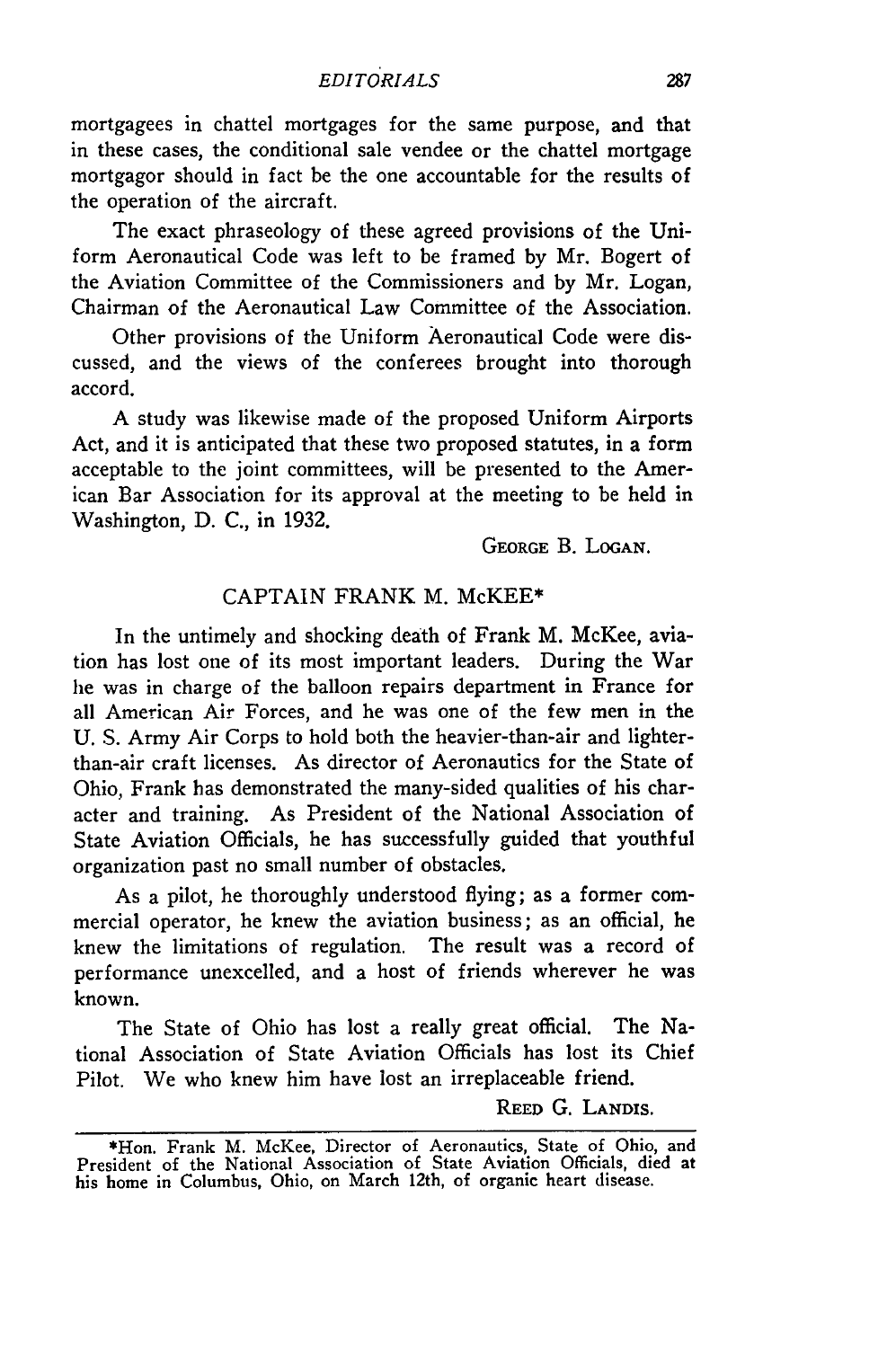## THE 1932 INTERNATIONAL CONGRESS OF COMPARATIVE LAW

This Congress will be the first world's congress of lawyers since the St. Louis Exposition of 1904. It is expected to result in a world-organization of the legal profession—the first time in history.

The Congress is being sponsored by the International Academy of Comparative Law, a select body of jurists, including five members from the United States, Justice Harlan Stone, Dean Roscoe Pound, Hon. John B. Moore of New York, and James *B.* Scott, of Washington, and Prof. Borchard of Yale University; its president is Judge A. S. de Bustamante, of Havana (member of the World Court), and its Secretary is Prof. Elemer Balogh of Berlin, who is also Executive Secretary of the Congress.

Each nation has a national organizing Committee; the Attorney of the United States, Mr. Wm. D. Mitchell, as head of the Department of Justice, is chairman of the United States Committee; Lord Chancellor Sankey heads the British National Committee; and the Ministers of Justice in other countries have the corresponding positions. Some 50 countries have appointed National Committees.

Any member of the Bar or Bench may attend the Congress as auditor. Delegates may be designated by any Bar Association. Thus far some 70 Associations in this country have named delegates.

For both auditors and delegates the Congress attendance-fee is 12 Dutch gulden (\$4.80). Twenty topics have been selected for report and discussion; on request the undersigned will send a list of the topics.

It is hoped that the International Filene-Finlay Translator microphone system can be installed, thus making it possible for every delegate to listen to his own language to the instantaneous translation of all speeches.

To interest lawyers in making the Congress the occasion of a European vacation, the "Lawyer's Pilgrimage" and other tours have been arranged at reduced rates, costing from \$580 to \$965. Further information about these tours may be obtained from the North Shore Travel Service (State Bank and Trust Company Building), Evanston, Illinois. For information as to the Congress, write to the undersigned.

**JOHN** H. WIGMORE.